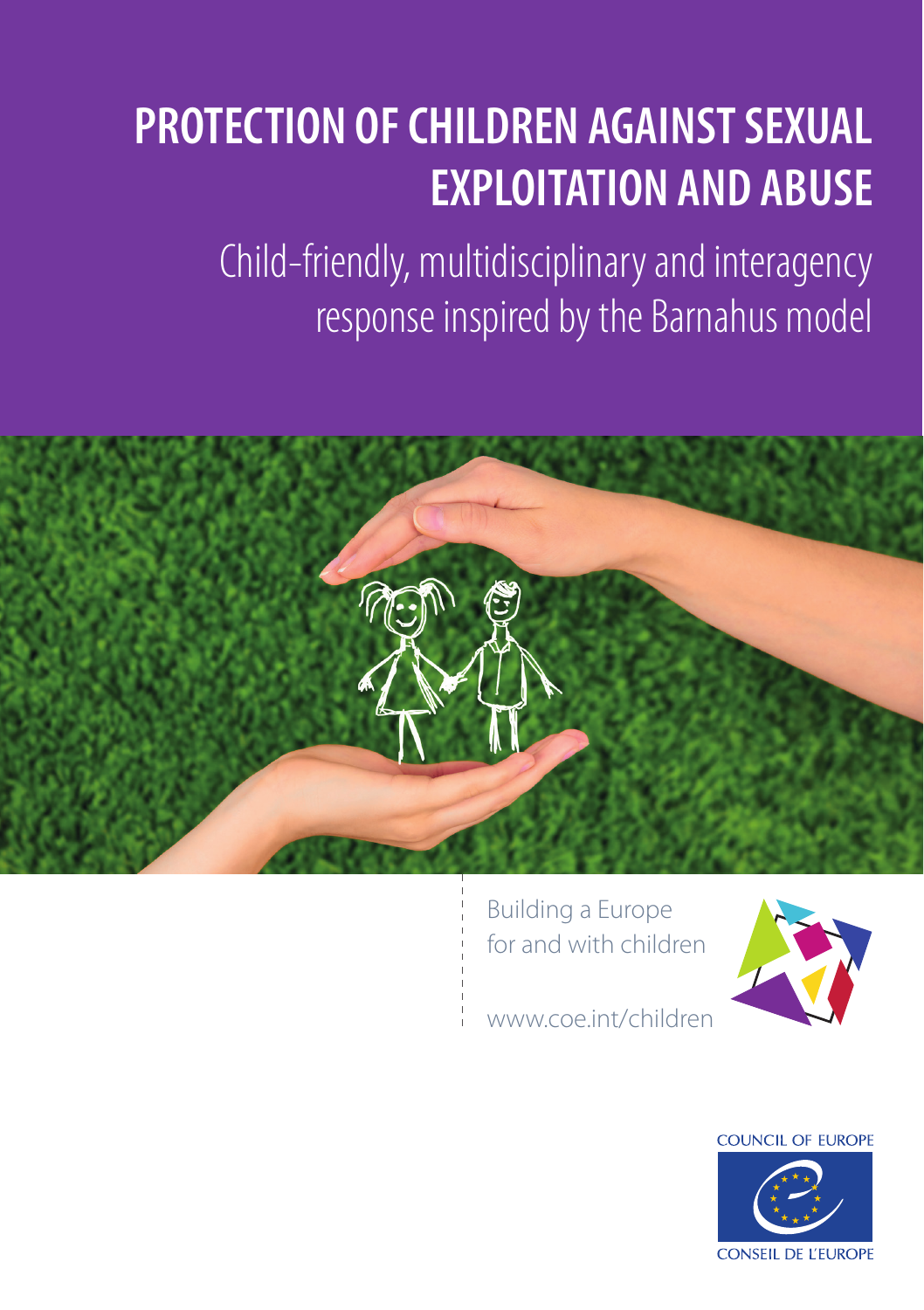## **Introduction**

Over 150 million children in the Council of Europe Member States are entitled to enjoy the full range of human rights safeguarded by the United Nations Convention on the Rights of the Child, the European Convention on Human Rights and other international and European human rights instruments. The Council of Europe is actively engaged in the eradication of all forms of violence against children. Our work at pan-European level supports the landmark commitment by world leaders to end abuse, exploitation, trafficking and all forms of violence and abuse of children by 2030, as part of the UN Sustainable Development Goals. "A life free from violence" is one of the key priority areas of the Council of Europe Strategy for the Rights of the Child (2016-2021).

The Council of Europe Convention on the Protection of Children against Sexual Exploitation and Sexual Abuse (the Lanzarote Convention) is the most ambitious and comprehensive legal instrument on the protection of children against sexual abuse and sexual exploitation to date. The emphasis on a child-friendly, multidisciplinary and interagency collaboration is a common theme throughout the Convention, including those covering coordination (Article 10); investigation (Articles 30; 31; 34); interviews with the child (Article 35); protected measures and assistance to victims (Articles 11; 14; 31).

There is growing international recognition of the paramount importance of childfriendly multidisciplinary and interagency (MDIA) services being made available for child victims and witnesses of violence. In its 2015 implementation report the Committee of the Parties to the Lanzarote Convention identified the Icelandic Barnahus model as a good practice example for a child-friendly MDIA response. The EU Directives on Victim's Rights (2012/29/EU) and Child Sexual Abuse (2011/93/ EU) promote the same standards for the Member States of the European Union.

# **What is Barnahus? Definition of child-friendly, multidisciplinary and interagency services for child victims of sexual exploitation and sexual abuse**

Different national contexts have generated different types of MDIA services and Barnahus depending on legal systems, social structures, cultural traditions and professional practices. In many countries there has been a gradual process towards developing increasingly comprehensive and well-functioning MDIA services.

The term Barnahus/MDIA services for child victims and witnesses of violence is generally defined as a child-friendly, safe environment for children, bringing together relevant services under one roof for the purposes of providing the child a coordinated and effective response and for preventing re-traumatisation during investigation and court proceedings. The central goal is to coordinate the parallel criminal and child welfare investigations. A key role of the service is to help produce valid evidence for judicial proceedings by eliciting the child's disclosure. The child also receives support and assistance, including medical evaluation and treatment and therapeutic evaluation and treatment.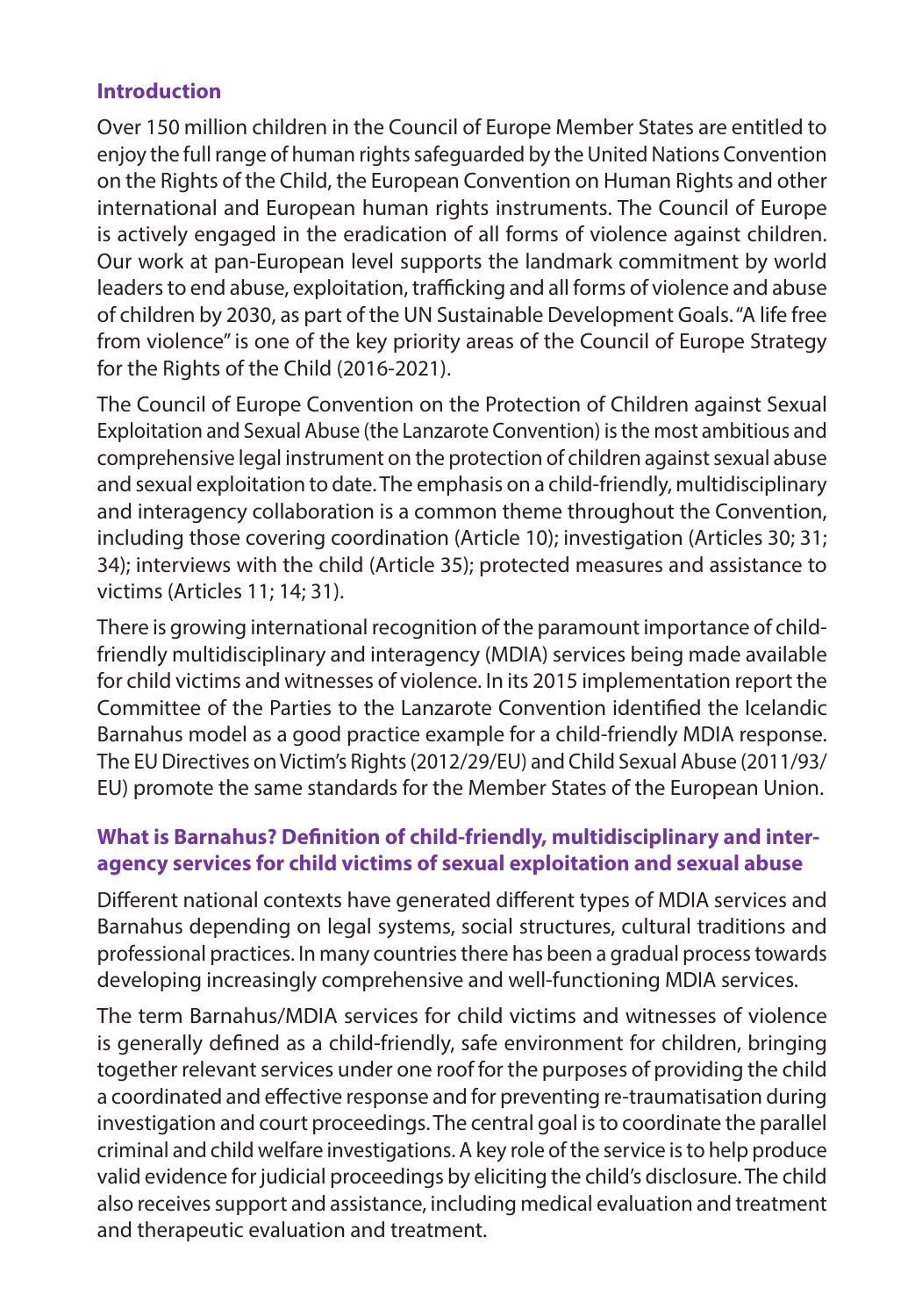#### **Key common criteria of Barnahus**

- 1) Forensic interviews are carried out according to an evidence-based protocol;
- 2) The evidentiary validity of the child´s statement is ensured by appropriate arrangements in line with the principles of "due process";
- 3) Medical evaluation for forensic investigative purposes, as well as to ensure the child's physical well-being and recovery, is available;
- 4) Psychological support and short and long term therapeutic services for trauma to the child and non-offending family members and caretakers are available;
- 5) Assessment of the protection needs of the victim and potential siblings in the family is made.

### **Enabling factors for establishing and operating Barnahus or similar multidisciplinary interagency services**

Strong political will, adequate stakeholder engagement and commitment from Barnahus champions that drive change are prerequisites for establishing and operating effective and professional Barnahus or similar MDIA services. Further enabling factors include an appropriate regulatory environment, sufficient and sustainable resources, availability of qualified professionals, supportive and aware societies, and an effective interagency cooperation.

International and European law and guidance are considered important foundations and opportunities to bring national law, policy and practice in line with children's rights to protection from violence, child-friendly justice and assistance. Ensuring effective implementation of the Lanzarote Convention and the relevant EU Directives is vital in this regard. Detailed provisions and mechanisms for specific safeguards, such as provisions concerning interview modalities for children, coordination, exchange of information and joint planning are often needed at country level to ensure child-friendly and effective interagency case management.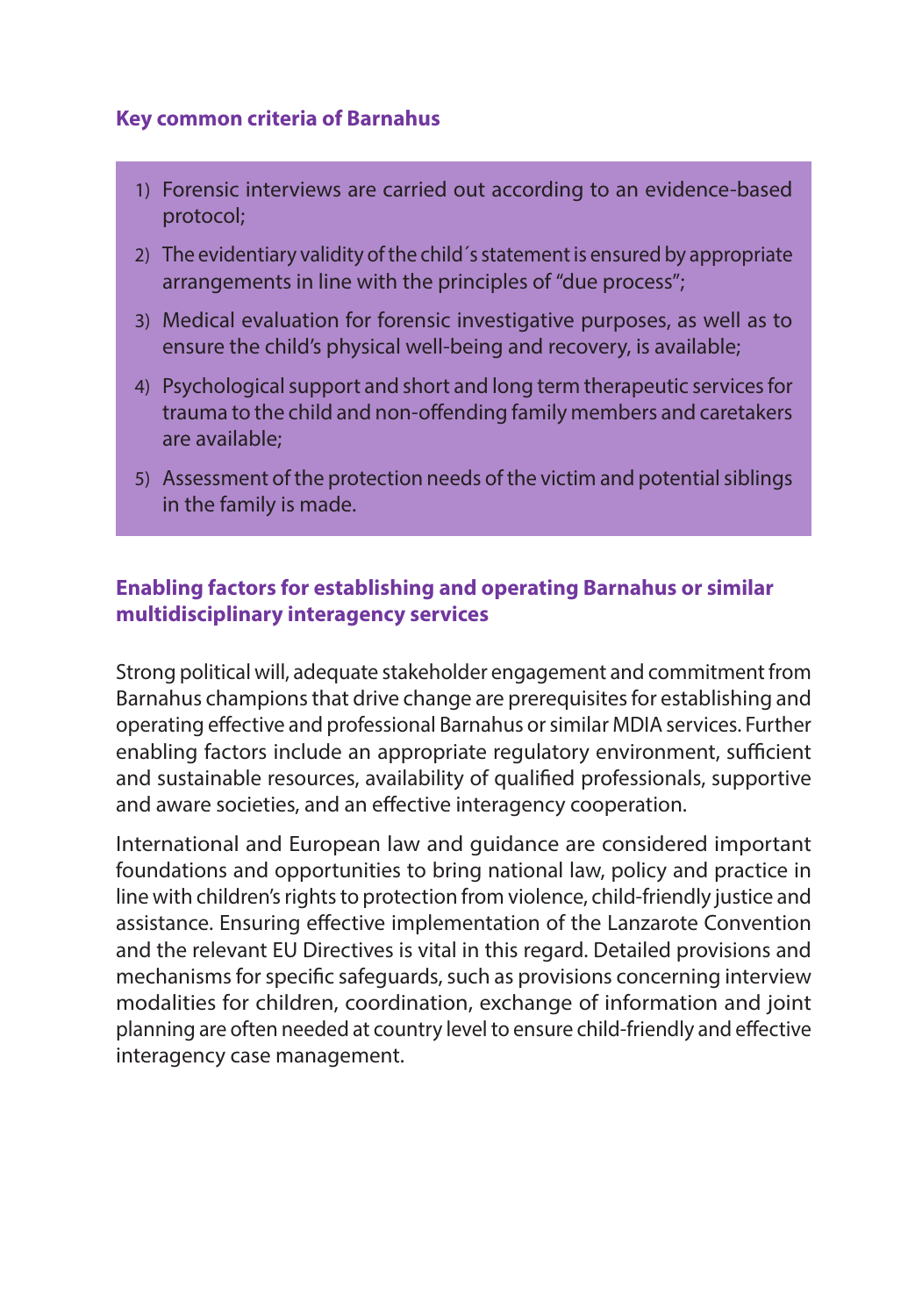## **Operating standards:** *European Barnahus Quality Standards*

The *European Barnahus Quality Standards* developed by the EU-funded PROMISE project embody the operational and organisational framework for the organisation and practice of Barnahus. The key purpose of the standards is to promote practice, which prevents re-traumatisation, while securing valid testimonies for Court, and complies with children's rights to protection, assistance and child-friendly justice. The standards provide a framework for setting quality goals for core operational practices for Barnahus/MDIA services.

| <b>Standard 1.1</b><br><b>Best interest of the</b><br>child                              | The best interests of the child are a primary consideration<br>in all actions and decisions concerning the child and<br>the non-offending family/caregivers/support persons.                                                                                                                                          |
|------------------------------------------------------------------------------------------|-----------------------------------------------------------------------------------------------------------------------------------------------------------------------------------------------------------------------------------------------------------------------------------------------------------------------|
| <b>Standard 1.2</b><br><b>Child participation</b>                                        | Children's rights to express their views and to receive<br>information are respected and fulfilled. Children and<br>family/care-givers receive adequate information<br>regarding available and necessary treatment and<br>can influence the timing, location and set-up of<br>interventions.                          |
| <b>Standard 1.3</b><br><b>Preventing undue</b><br>delay                                  | Measures are taken to avoid undue delay, ensuring<br>that forensic interviews, child protection assessments<br>and mental health and medical examinations take<br>place within a stipulated time period and that children<br>benefit from timely information.                                                         |
| <b>Standard 2</b><br><b>Multidisciplinary and</b><br>interagency (MDIA)<br>collaboration | • Formal status: Barnahus is formally embedded in the<br>national or local social or child protection services,<br>law enforcement/judicial system or national health<br>system. Barnahus can operate as an independent<br>service if it enjoys a statutory role, recognised by the<br>national or local authorities. |
|                                                                                          | · Structured and transparent MDIA collaboration:<br>There are clearly established roles, mandates,<br>coordination mechanisms, budget, measures for<br>monitoring and evaluation. MDIA collaboration begins<br>at the initial report of suspected child abuse and<br>continues throughout the case management.        |
| <b>Standard 3</b><br>Non-discrimination                                                  | The target group includes all children who are victims<br>and/or witnesses of crime involving all forms of violence.<br>Non-offending family/care-givers are included as a<br>secondary target group.                                                                                                                 |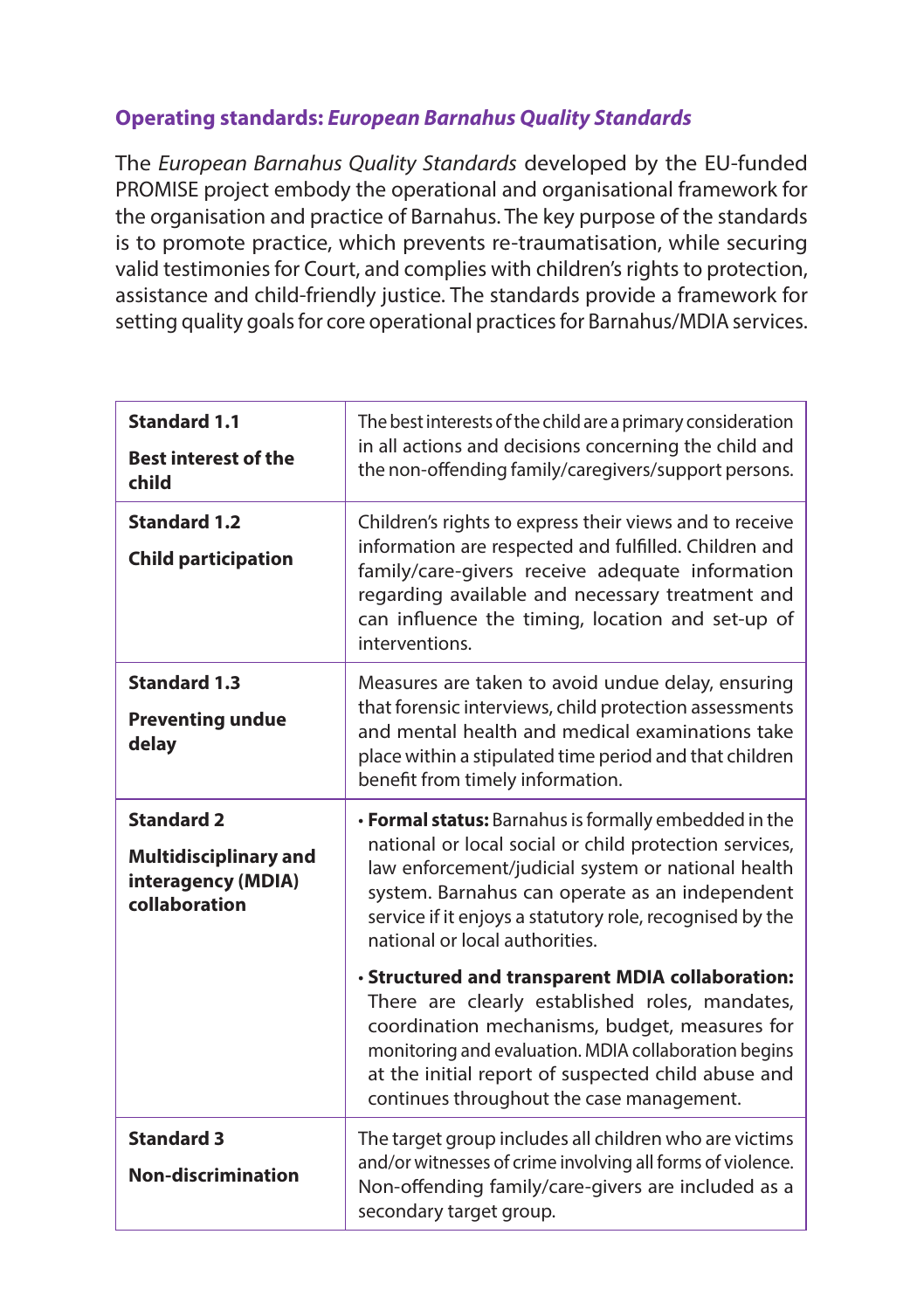| <b>Standard 4</b><br><b>Child-friendly</b><br>environment               | . Place and accessibility: The Barnahus premises are<br>preferably situated in a detached building located in<br>an environment familiar to children and accessible by<br>public transport and for children with special needs.<br>. Interior environment: Furnishing and material are<br>child and family-friendly and age-appropriate. The<br>premises are physically safe for children at all ages<br>and developmental stages. Separate, soundproof and<br>private areas are available.<br>· Preventing contact with the suspected perpetrator:<br>The premises are set up so that contact between victim<br>and alleged offender is avoided at all times.<br>. Interview room: Live observation of interviews is                      |
|-------------------------------------------------------------------------|--------------------------------------------------------------------------------------------------------------------------------------------------------------------------------------------------------------------------------------------------------------------------------------------------------------------------------------------------------------------------------------------------------------------------------------------------------------------------------------------------------------------------------------------------------------------------------------------------------------------------------------------------------------------------------------------------------------------------------------------|
| <b>Standard 5</b><br><b>Interagency planning</b><br>and case management | made possible for the interagency team in a room<br>other than the interview room.<br>• Formal<br>procedures and regular routines:<br>Interagency case review and planning is formalised<br>by mutually agreed upon procedures and routines<br>which are evaluated on a regular basis. Continuous<br>documentation and access to relevant case information<br>to the interagency team members is ensured.<br><b>Support person</b> : A designated, trained individual/<br>member of the Barnahus team monitors the MDIA<br>response to ensure continuous support and follow-up<br>with the child and non-offending family/care-givers.                                                                                                     |
| <b>Standard 6</b><br><b>Forensic interviews</b>                         | · Evidence-based practice and protocols by<br>specialised staff: Forensic interviews are carried<br>out by specialised staff according to evidence-based<br>practice and protocols to ensure the quality and<br>quantity of the evidence.<br>. Location and recording: Forensic interviews are<br>conducted in the Barnahus premises. Interviews are<br>audio-visually recorded in order to avoid repeated<br>interviewing.<br>. MDIA presence: The forensic interview is carried out<br>by a single professional. All relevant members of the<br>MDIA team are able to observe the forensic interview;<br>either live in an adjacent room, or recorded. There is<br>a system of interaction between the interviewer and<br>the observers. |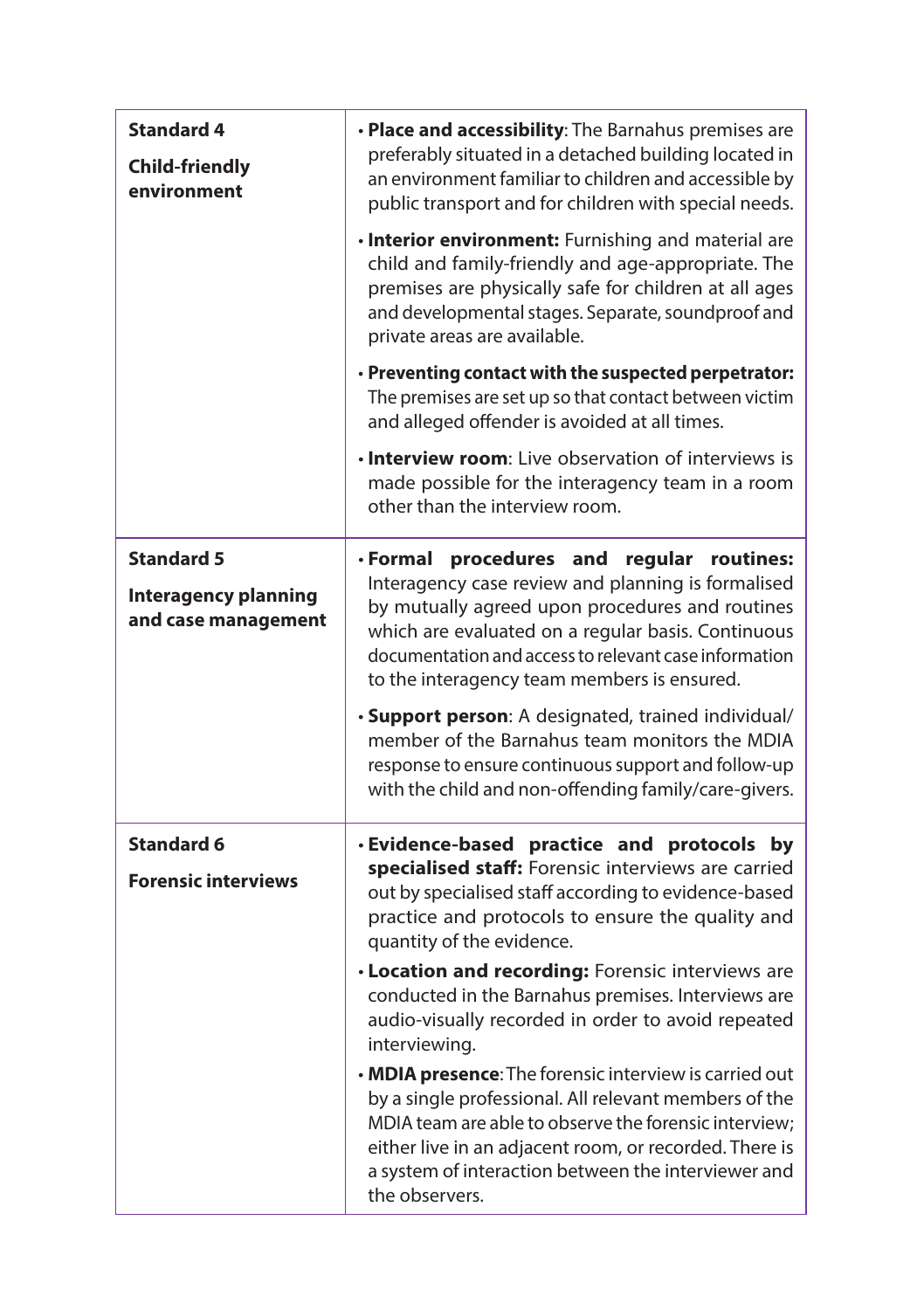|                                                                                                                                                                                                                                                                         | . Adapted to child: The interview is adapted to the<br>child's age, development and cultural background<br>and takes into account special needs. The number of<br>interviews is limited to the minimum necessary for the<br>criminal investigation. The same professional conducts<br>the interview if multiple interviews are necessary.                                                                                                                                                                   |
|-------------------------------------------------------------------------------------------------------------------------------------------------------------------------------------------------------------------------------------------------------------------------|-------------------------------------------------------------------------------------------------------------------------------------------------------------------------------------------------------------------------------------------------------------------------------------------------------------------------------------------------------------------------------------------------------------------------------------------------------------------------------------------------------------|
| <b>Standard 7</b><br><b>Medical evaluation</b><br>and treatment                                                                                                                                                                                                         | <b>Evaluation and treatment:</b> Medical evaluations and/<br>or forensic medical evaluations are routinely carried<br>out by specialised staff in the Barnahus premises,<br>unless hospital setting is required in special cases.<br>• Case review and planning: Medical staff is present<br>in case review and planning meetings as appropriate.                                                                                                                                                           |
| <b>Standard 8</b><br><b>Mental health</b><br>examination and<br>treatment                                                                                                                                                                                               | • Assessment and treatment: Assessment and<br>treatment is routinely made available for child victims<br>and witnesses who are referred to the Barnahus by<br>professionals with specialised training and expertise.<br>• Crisis intervention: There is a clear organisational<br>structure and permanent staff in place to routinely<br>offer crisis support for the child and non-offending<br>family members/care-givers, if needed.                                                                     |
| <b>Standard 9</b><br><b>Training, supervision</b><br>and guidance                                                                                                                                                                                                       | . Training of professionals: The members of the<br>Barnahus team and involved agencies are provided<br>regular training in their specific areas of expertise<br>and are offered joint training in cross-cutting issues.<br>· Guidance, supervision, counselling: The members<br>of the Barnahus team have access to regular guidance,<br>supervision, counselling and peer review.                                                                                                                          |
| <b>Standard 10</b><br><b>Prevention</b>                                                                                                                                                                                                                                 | · Data collection, information sharing and awareness<br>raising: Aggregated and disaggregated data/statistics<br>is collected and shared with relevant stakeholders<br>to create awareness, facilitate research and support<br>evidence-based legislation, policy and procedures.<br>· External competence building: Competence and<br>knowledge are increased among professionals working<br>for and with children through study visits, information<br>meetings, lectures and producing written material. |
| European Barnahus Quality Standards: Guidance for Multidisciplinary and Interagency<br>PROMISE<br>Response to Child Victims and Witnesses of Violence (Lind Haldorsson, PROMISE<br>Project series, Council of the Baltic Sea States Secretariat and Child Circle, 2017) |                                                                                                                                                                                                                                                                                                                                                                                                                                                                                                             |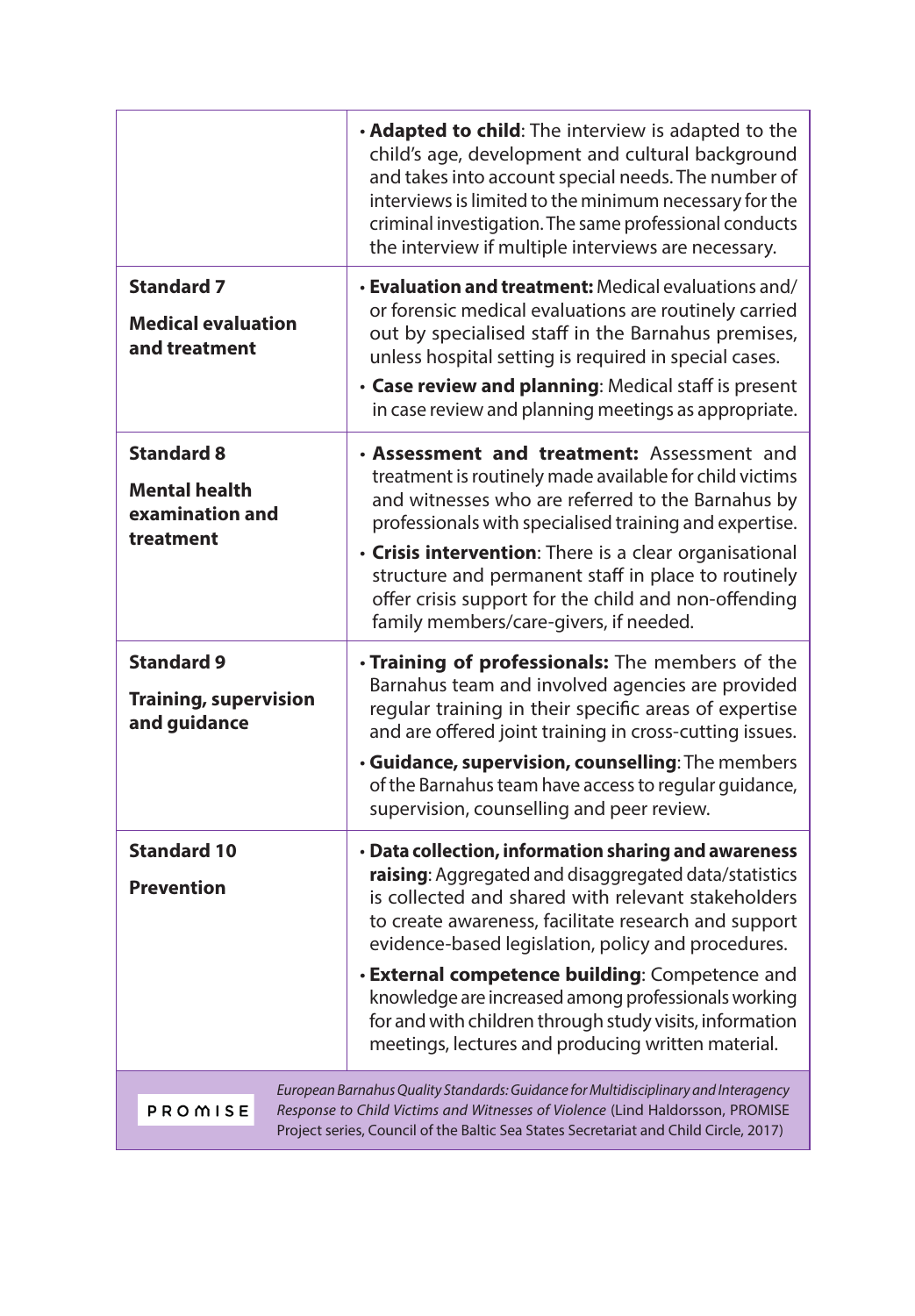## **A framework model for Barnahus or similar multidisciplinary interagency services**

#### **The key role is to coordinate the parallel criminal and child welfare investigations**

| <b>BARNAHUS/MDIA SERVICE TEAM - STAFF</b><br>Coordination of interagency collaboration, planning and case management;<br>Evaluation and development of the mission and activities of the Barnahus;<br>Management and oversight of the implementation of guidelines and routines;<br>Elaboration of annual narrative and financial reports of the MDIA service's activity;<br>Collection and analysis of data and statistics;<br>External competence building.                                                                                                                                                                                                                                                      |                                                                                                                                                                                                                                                                                                                                            |  |  |
|--------------------------------------------------------------------------------------------------------------------------------------------------------------------------------------------------------------------------------------------------------------------------------------------------------------------------------------------------------------------------------------------------------------------------------------------------------------------------------------------------------------------------------------------------------------------------------------------------------------------------------------------------------------------------------------------------------------------|--------------------------------------------------------------------------------------------------------------------------------------------------------------------------------------------------------------------------------------------------------------------------------------------------------------------------------------------|--|--|
| <b>MEDICAL EXAMINATION - specialised medical staff</b><br>including paediatricians with specific training in<br>forensic medical examination and paediatric nurses                                                                                                                                                                                                                                                                                                                                                                                                                                                                                                                                                 | <b>ASSESSMENT, THERAPY AND SUPPORT -</b><br>specialised mental health professionals/<br>child and adolescent psychiatry                                                                                                                                                                                                                    |  |  |
| · Responsible for medical and/or forensic medical<br>evaluations and treatment<br>· Actively engages in interagency collaboration,<br>planning and case management                                                                                                                                                                                                                                                                                                                                                                                                                                                                                                                                                 | • Responsible for mental health assessment<br>and treatment<br>• Provides crisis support<br>• Actively engages in interagency<br>collaboration, planning and case<br>management                                                                                                                                                            |  |  |
| <b>FORENSIC INTERVIEWS - professionals specialised</b><br>in forensic interviews (e.g. police, mental health                                                                                                                                                                                                                                                                                                                                                                                                                                                                                                                                                                                                       | <b>CHILD PROTECTION - social services and/</b><br>or child protection agency                                                                                                                                                                                                                                                               |  |  |
| professionals)<br><b>Court testimonies:</b><br>. Responsible for obtaining the child's testimony under<br>the auspice of a court judge and under observation<br>of the defence, the prosecution, the police, the local<br>child protection and the child's legal advocate<br>• Mediates questions from the judge, the defence and<br>others as appropriate<br>· Testimonies are recorded for use during court hearing<br>if indictment is made<br><b>Exploratory interviews:</b><br>• Eliciting the child's narrative if possible in cases where<br>disclosure is absent or ambiguous<br>• Obtaining the child's testimony in cases where the<br>suspected offender is below the age of criminal<br>responsibility | • Responsible for child protection<br>assessment and acute risk assessment<br>• Responsible for information to child and<br>parents/caregivers<br>· Responsible for follow-up with child and<br>parents/caregivers<br>• Observes forensic interview<br>• Actively engages in interagency<br>collaboration, planning and case<br>management |  |  |
| OFFERS A CHILD-FRIENDLY ENVIRONMENT WHERE ALL SERVICES ARE UNDER ONE ROOF.<br>FORMALLY EMBEDDED IN A NATIONAL OR LOCAL STRUCTURE<br>(e.g. judicial system, social protection, health system).<br>THE INTERAGENCY COLLABORATION IS GOVERNED BY NATIONAL PROCEDURES AND FORMAL<br><b>INTERAGENCY AGREEMENTS</b><br><b>FINANCED WITH PUBLIC FUNDING</b><br>The participating agencies contribute to the costs for the Barnahus, including for their own staff<br>and equipment. External funding could be secured for set-up and initial operation and phased out<br>gradually to be replaced by sustained public funding.                                                                                            |                                                                                                                                                                                                                                                                                                                                            |  |  |

*The framework model was developed as part of the feasibility assessment for piloting Barnahus in Ukraine under the Council of Europe project "Combating violence against women and children in Ukraine" (2017-2018).*